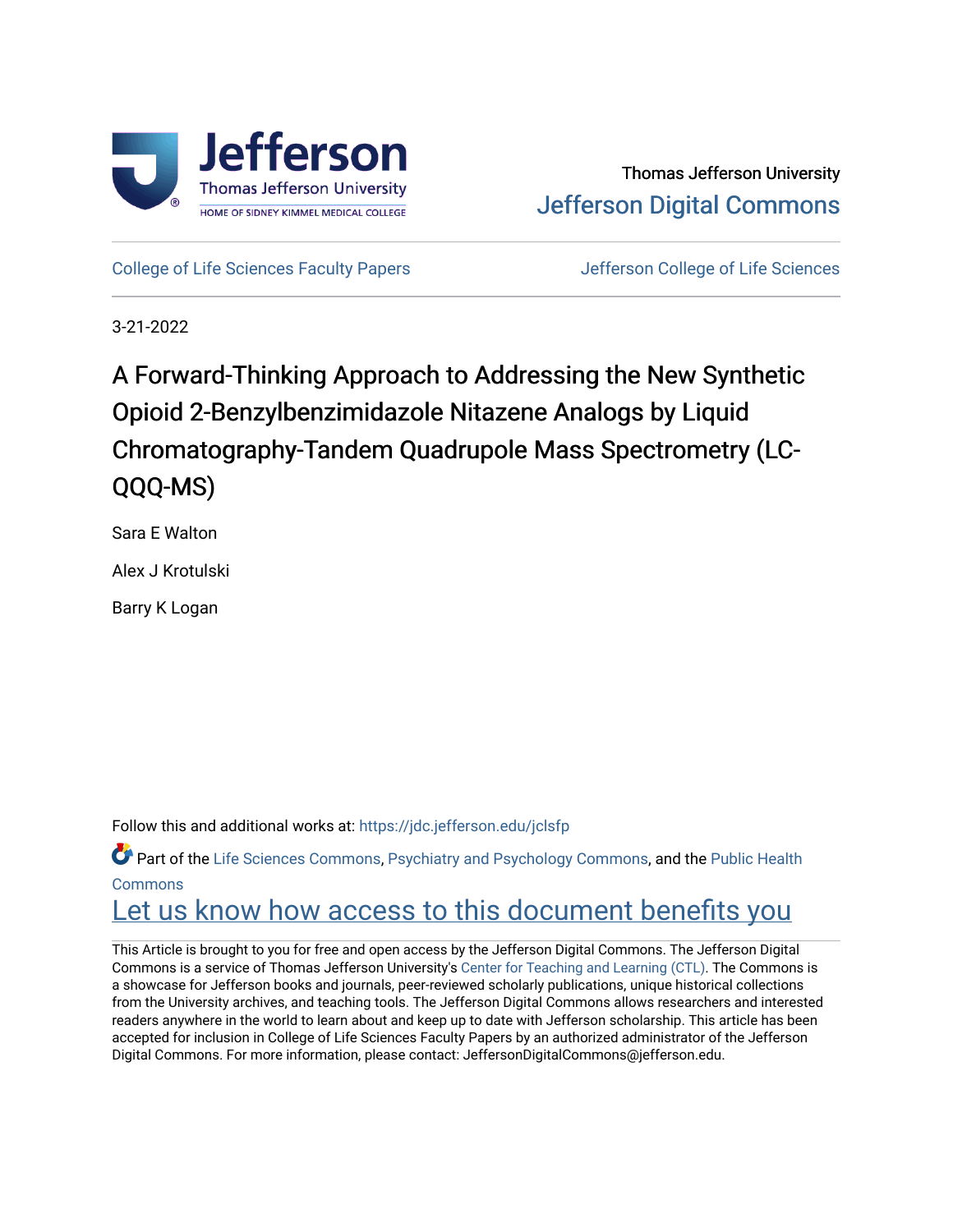## **A Forward-Thinking Approach to Addressing the New Synthetic Opioid 2-Benzylbenzimidazole Nitazene Analogs by Liquid Chromatography–Tandem Quadrupole Mass Spectrometry (LC–QQQ-MS)**

**Sara E. Walton1,2 , Alex J. Krotulski1,2,\* and Barry K. Logan1,2,3**

<sup>1</sup>Center for Forensic Science Research and Education, Fredric Rieders Family Foundation, 2300 Stratford Avenue, Willow Grove, PA 19090, USA

2 Jefferson College of Life Sciences, Thomas Jefferson University, 1020 Locust Street, Philadelphia, PA 19107, USA <sup>3</sup>NMS Labs, 200 Welsh Road, Horsham, PA 19044, USA

\*Author to whom correspondence should be addressed. Email: [alex.krotulski@cfsre.org](mailto:alex.krotulski@cfsre.org)

#### **Abstract**

Novel psychoactive substances (NPS) continue to represent a threat to public health and safety. The number of new drugs in the latest emergent synthetic opioid class—the 2-benzylbenzimidazole analogs—also called the nitazenes—has begun to dominate the current new synthetic opioid (NSO) subclass of NPS. We describe a liquid chromatography–tandem quadrupole mass spectrometry method for the quantification of nine analogs and/or metabolites of drugs in this series: isotonitazene, metonitazene, protonitazene, etonitazene, clonitazene, flunitazene, *N*-desethyl isotonitazene, 5-amino isotonitazene and 4*′* -hydroxy nitazene in human whole blood, urine, and tissue. Samples were prepared for analysis using a basic liquid–liquid extraction. Chromatographic separation was achieved using a C-18 analytical column. Multiple reaction monitoring mode was used for detection. The calibration range for the analytes was 0.5–50 ng/mL (except for 5-amino isotonitazene, which was 1.0– 50 ng/mL). The limit of detection was 0.1 ng/mL, and the limit of quantitation was 0.5 ng/mL. The method had no carryover or interferences. Ionization enhancement was observed but did not affect quantitation. All analytes passed the method validation assessment. Authentic human samples suspected of containing NSOs were obtained from a medical examiner and coroner offices, as well as partnering forensic toxicology laboratories. Isotonitazene was confirmed in 92 blood samples, and its metabolites were confirmed across various matrices. Metonitazene  $(n=35)$ , flunitazene  $(n=5)$ , protonitazene  $(n=3)$ , etodesnitazene  $(n=2)$  and butonitazene  $(n=1)$  were also detected in cases. These newly emerging 2-benzylbenzimidazole analogs were commonly found in combination with NPS benzodiazepines and opioids (e.g., flualprazolam, fentanyl). Nitazene analogs are potent esoteric drugs that may not be identified during routine toxicological screening, and specialized assays based on sensitive instrumentation are needed to accurately characterize these NSOs.

## **Introduction**

Since the onset of the opioid epidemic, new synthetic opioids (NSOs) have been reported as the largest contributors to drug overdose deaths in the USA (1, 2). Starting in 2017, NSOs outside of the fentanyl class began to proliferate, including drugs that retain opioid agonist activity but vary in structure and potency. The most recent NSO subclass to emerge and proliferate is the 2-benzylbenzimidazoles or the 'nitazenes' (Figure 1). Several analogs in this subclass have since been discussed in online drug use forums, offered for sale online and detected in drug materials. This subclass of analgesic drugs are structurally distinct from fentanyl, fentanyl analogs and other non-fentanyl analogs, such as U-47700, that were popular between 2016 and 2020 (3).

Isotonitazene marked the beginning of the current rise of nitazene analogs on the recreational drug market (4, 5). Isotonitazene is a structural analog of etonitazene, a potential therapeutic agent first synthesized in 1957 as an analgesic;

however, etonitazene was never clinically approved for use in humans (6, 7). When first studied, etonitazene was the most potent drug of the 2-benzylbenzimidazole subclass with potency estimated at 100–1,000 times that of morphine in an animal model. From the same study, isotonitazene was reported to be the second most potent drug in the series, followed by protonitazene, metonitazene and clonitazene. Since this early work, additional nitazene analogs have been synthesized and studied, with potencies both greater than and less than etonitazene  $(8, 9)$ .

Like other synthetic opioids, nitazene analogs bind to and activate  $\mu$ -opioid receptors (MOR), yet little pharmacological information specific to these drugs is available regarding pharmacodynamics and pharmacokinetics. *In vitro* evaluation of isotonitazene by Blanckaert et al. demonstrated that isotonitazene is a strong opioid based on its high potency and efficacy (4). The half-maximal effective concentration  $(EC_{50})$  of isotonitazene was reported as 11.1 nM compared to

<sup>©</sup> The Author(s) 2021. Published by Oxford University Press.

This is an Open Access article distributed under the terms of the Creative Commons Attribution-NonCommercial License (<https://creativecommons.org/licenses/by-nc/4.0/>), which permits non-commercial re-use, distribution, and reproduction in any medium, provided the original work is properly cited. For commercial re-use, please contact journals.permissions@oup.com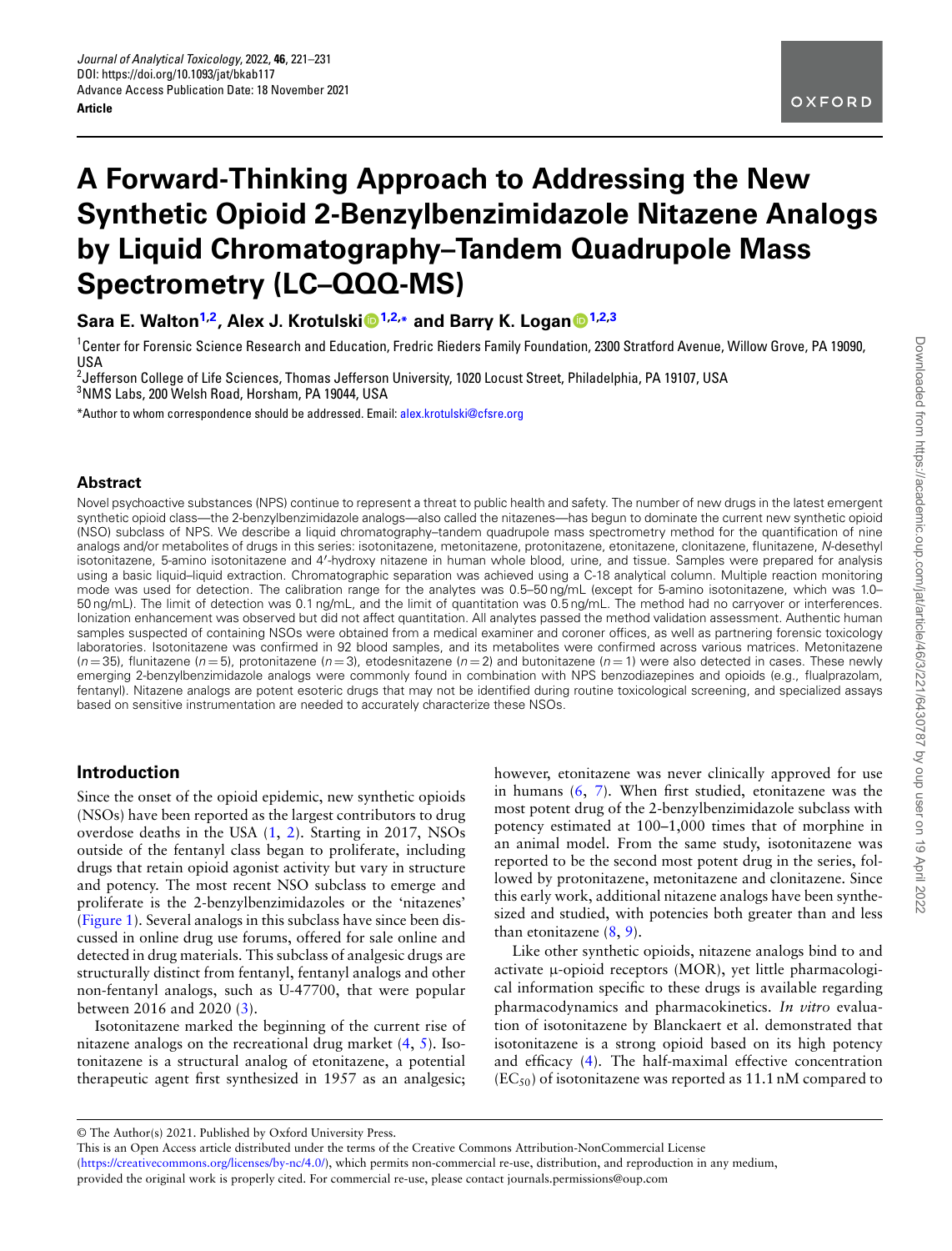

**Figure 1.** Structures of nitazene analogs included in analysis, as well as the metabolites of isotonitazene (box). Structures consist of the benzimidazole core, nitro group, alkoxy benzyl group and ethylamine component.

14.4 nM for fentanyl (8). Isotonitazene has a larger maximum response than fentanyl and hydromorphone, as the efficacy (*E*max) of isotonitazene was determined to be 180% the *E*max of hydromorphone, a value higher than the efficacy of fentanyl (163%) (4). In addition to isotonitazene, *N*-desethyl isotonitazene (EC<sub>50</sub>: 0.614 nM) and etonitazene (0.661 nM) also demonstrated high potency, closely followed by protonitazene  $(3.95 \text{ nM})$  and metonitazene  $(8.14 \text{ nM})$   $(8)$ . The potencies of other members of this series studied by Vandeputte et al. were lower than that of isotonitazene, including etodesnitazene (54.9 nM), clonitazene (140 nM), 4*′* -hydroxy nitazene (176 nM), flunitazene (377 nM), and 5-amino isotonitazene  $(383 \text{ n})$   $(8)$ .

Metabolism data for nitazene analogs are also limited; however, an early study involving isotonitazene provided insight into the likely metabolic pathways for newer members of the series. Four main metabolites of isotonitazene were reported by Krotulski et al. by examining *in vivo* metabolism following the ingestion of isotonitazene based on the presence of the parent drug (Figure 1) (10). Isotonitazene was metabolized through *N*-dealkylation and *O*-dealkylation to produce two primary urinary metabolites, *N*-desethyl isotonitazene and *N*-desethyl *O*-desalkyl isotonitazene (10). Of interest,

*N*-desethyl isotonitazene was determined to exhibit higher *in vitro* potency than etonitazene and was identified in fatalities in which isotonitazene was present (8). A third metabolite, 5-amino isotonitazene, was produced by reduction of the nitro group. The fourth metabolite *O*-desalkyl isotonitazene, more commonly referred to as 4*′* -hydroxy nitazene, was produced by *O*-dealkylation. 4*′* -Hydroxy nitazene is a universal metabolite of nitazene analogs containing the 5-nitro group, *N,N*-diethylamine and an associated phenyl ether. This common metabolite may help simplify analytical toxicology screening methods; however, the identification of this metabolite in the absence of a parent drug could be indicative of the ingestion of any member of the series with the above common structural features. The metabolism of metonitazene is similar to that of isotonitazene (8).

In the USA, isotonitazene was first reported in August 2019 but the drug was on the illicit drug market at least as early as April 2019 (9). By October 2020, isotonitazene was identified in more than 200 individual postmortem (PM) death investigation cases in the USA (11). NMS Labs (Horsham PA, USA) was receiving approximately 30–40 isotonitazene positive cases per month at the peak of its popularity (accounting for approximately 0.5% of all routine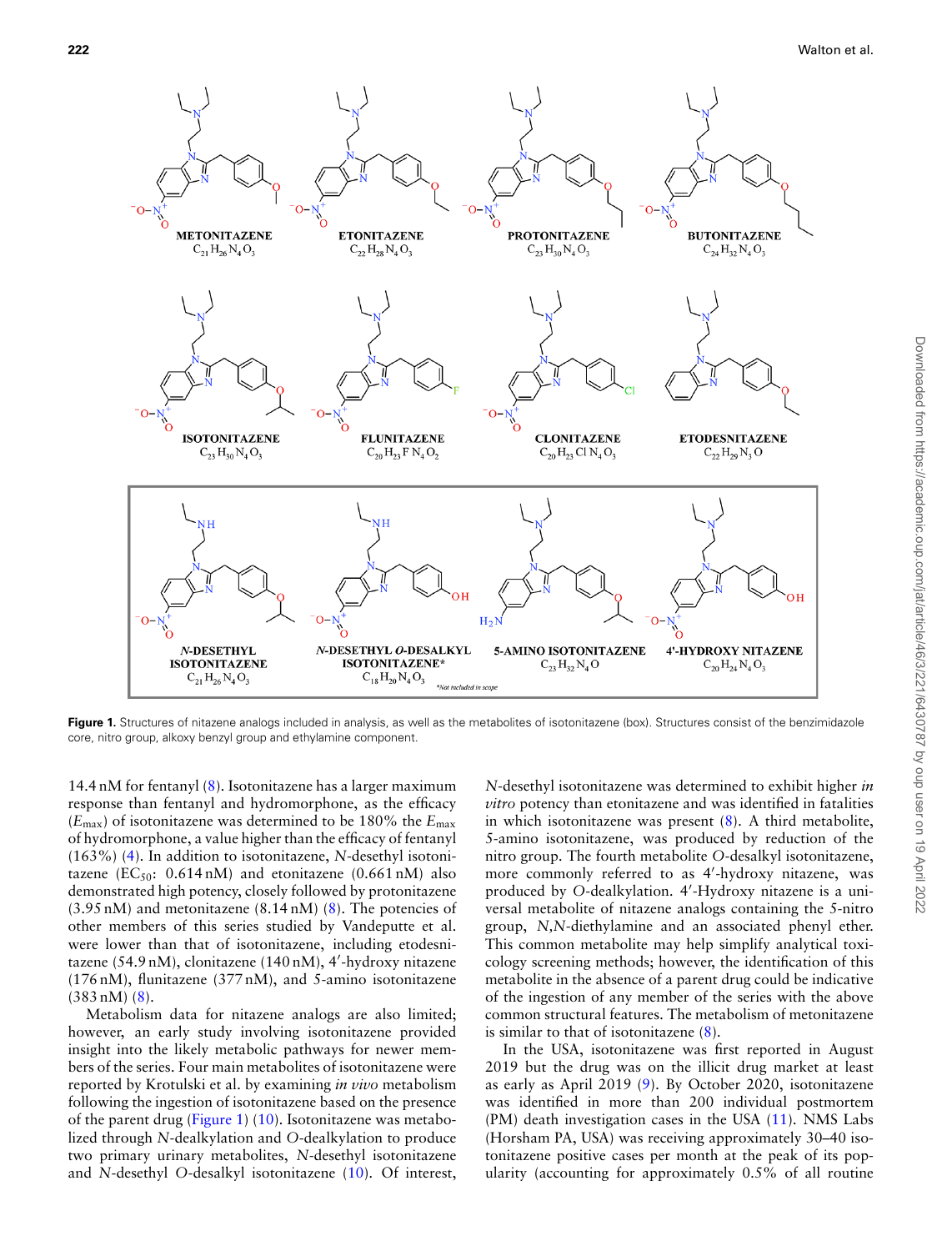forensic toxicology casework screened via mass spectrometry per month) (11, 12). Isotonitazene was commonly found with novel psychoactive substance (NPS) benzodiazepines, such as flualprazolam and etizolam, a phenomenon that has become common for NSOs, including more recent nitazene analogs (11). In the USA, isotonitazene was reported in many states across the East and Midwest, including Illinois, Indiana, Ohio and Wisconsin (13, 14). In June 2020, the US Drug Enforcement Administration announced its intent to schedule isotonitazene under Schedule I of the Controlled Substances Act in an effort to curb increasing fatalities associated with this NSO; the temporary rule went into effect in August 2020  $(15)$ . This action placed isotonitazene alongside analogs etonitazene and clonitazene, which had been placed in Schedule I in 1961 (16). Federal scheduling of isotonitazene had an immediate, widespread impact on the prevalence of this drug, leading to a precipitous decline in its popularity, but clearing the way for the emergence and proliferation of other analogs. Isotonitazene has also been reported in Europe and Canada  $(3, 5)$ .

Since the initial emergence of isotonitazene, several nitazene analogs have subsequently been identified in toxicology samples and/or drug materials linked to forensic investigations. Metonitazene, another one of the original analogs synthesized in 1957, was first reported in the USA in July 2020 (17). Butonitazene was reported in Ohio alongside metonitazene in January 2021, flunitazene was reported together with metonitazene and clonazolam in March 2021 and etodesnitazene (a nitazene analog without the nitro group) was reported in Oregon in February 2021 (18–20). *N*-Pyrrolidino etonitazene (or etonitazepyne) and protonitazene were reported in May 2021 in West Virginia and Iowa, respectively  $(21, 22)$ . While most of these analogs were included in the early patent literature, the emergence of new nitazene analogs not found in the patents (e.g., *N*-pyrrolidino etonitazene) suggests that the increasing popularity of this subclass is beginning to drive creative clandestine synthesis for eventual proliferation on illicit drug markets. Forensic laboratories should be prepared for the continued emergence of new nitazene analogs with varying levels of potency and structural features.

In late 2019, the initial proliferation of isotonitazene led our laboratory to believe that the emergence of new nitazene analogs could become a high-level public health and safety concern. The prospect of new and emerging nitazenes in impairment cases and fatalities prompted the need for a proactive approach to anticipate future developments in drug design and pre-emptively create innovative analytical methods encompassing both current and potential future analogs. This forward-thinking approach is part of our broader strategy to have methods available to rapidly detect, quantify and report the appearance of new drugs to stakeholders in public health, public safety and forensic circles.

## **Methods**

#### Materials

Standard reference materials were purchased from Cayman Chemical (Ann Arbor, MI) as powders and prepared at a concentration of 1 mg/mL in methanol, including isotonitazene, protonitazene, metonitazene, etonitazene, clonitazene, flunitazene, *N*-desethyl isotonitazene, 5-amino isotonitazene, 4 *′* -hydroxy nitazene, butonitazene, etodesnitazene and

isotonitazene-d7. Drug-free human blood was purchased from BioIVT (Westbury, NY). Sodium borate decahydrate was purchased from Sigma-Aldrich (St. Louis, MO). Ethyl acetate, *N*-butyl chloride and liquid chromatography–mass spectrometry (LC–MS)-grade water and methanol were purchased from Honeywell Chemicals (Charlotte, NC). Formic acid was purchased from ThermoFisher Scientific (Waltham, MA).

## Sample quantitation

For quantitative analysis, two spiking solutions containing nine initial drugs (isotonitazene, protonitazene, metonitazene, etonitazene, clonitazene, flunitazene, *N*-desethyl isotonitazene, 5-amino isotonitazene and 4*′* -hydroxy nitazene) were prepared from the stock  $(1,000 \text{ ng/µL})$  by serial dilution in methanol at final concentrations 1.0 and 0.1 ng/uL. An internal standard (ISTD) spiking solution of isotonitazene-d<sub>7</sub> was prepared at  $0.1$  ng/ $\mu$ L. The calibration range was evaluated from 0.5 to 50 ng/mL in blood. Low, mid and high control concentrations were 1.6, 8 and 40 ng/mL, respectively, in blood. Spiking solutions for butonitazene and etodesnitazene were prepared individually.

## Sample preparation

A basic liquid–liquid extraction was used  $(10)$ . Blood  $(0.5$  mL) was aliquoted and spiked with the appropriate spiking solution. Internal standard  $(50 \,\mu\text{L})$  was added to each sample at a final concentration of 10 ng/mL. Borax buffer (1 mL, 10 mM, pH 10.4) was added to each sample, followed by 3 mL of extraction solvent (70:30 *N*-butyl chloride, ethyl acetate). The samples were rotated for 15 min and centrifuged for 10 min at 4,600 rpm. The organic layer was transferred, and the samples were dried under nitrogen at 35*◦*C for approximately 30 min. The samples were reconstituted in  $200 \mu L$  of initial chromatographic conditions and transferred to autosampler vials. Analysis was performed using a Waters Xevo TQ-S Micro LC–tandem quadrupole mass spectrometer (LC–QQQ-MS) (Milford, MA). Data were processed using Waters MassLynx™ Software (Milford, MA).

## Instrument method development

Each drug was directly infused individually into the mass spectrometer to determine optimal cone voltage and collision energy (Table I). Selected product ions are shown in the order of abundance. Dwell time (ms) was calculated by the software based on the number of precursor–product ion transitions. The two to three most abundant fragment ions were used to create a multiple reaction monitoring method. Chromatographic separation was achieved using an Agilent InfinityLab Poroshell C-18 120  $(2.7 \,\mu m, 3.0 \times 100 \,\text{mm})$  analytical column. Mobile phase A (MPA) was 0.1% formic acid in water and mobile phase B (MPB) was 0.1% formic acid in methanol. The method used a linear reverse phase chromatographic gradient (60A:40B initial hold for 1 min, 70A:30B at 2 min, 40A:60B at 5.5 min, 60A:40B at 6 min, hold for 1 min). The flow rate was  $0.4$  mL/min. The injection volume was  $5 \mu L$ . The column temperature was 30*◦*C.

## Method validation

The described method was validated according to a standard set forth by the AAFS Standards Board (23). Only the initial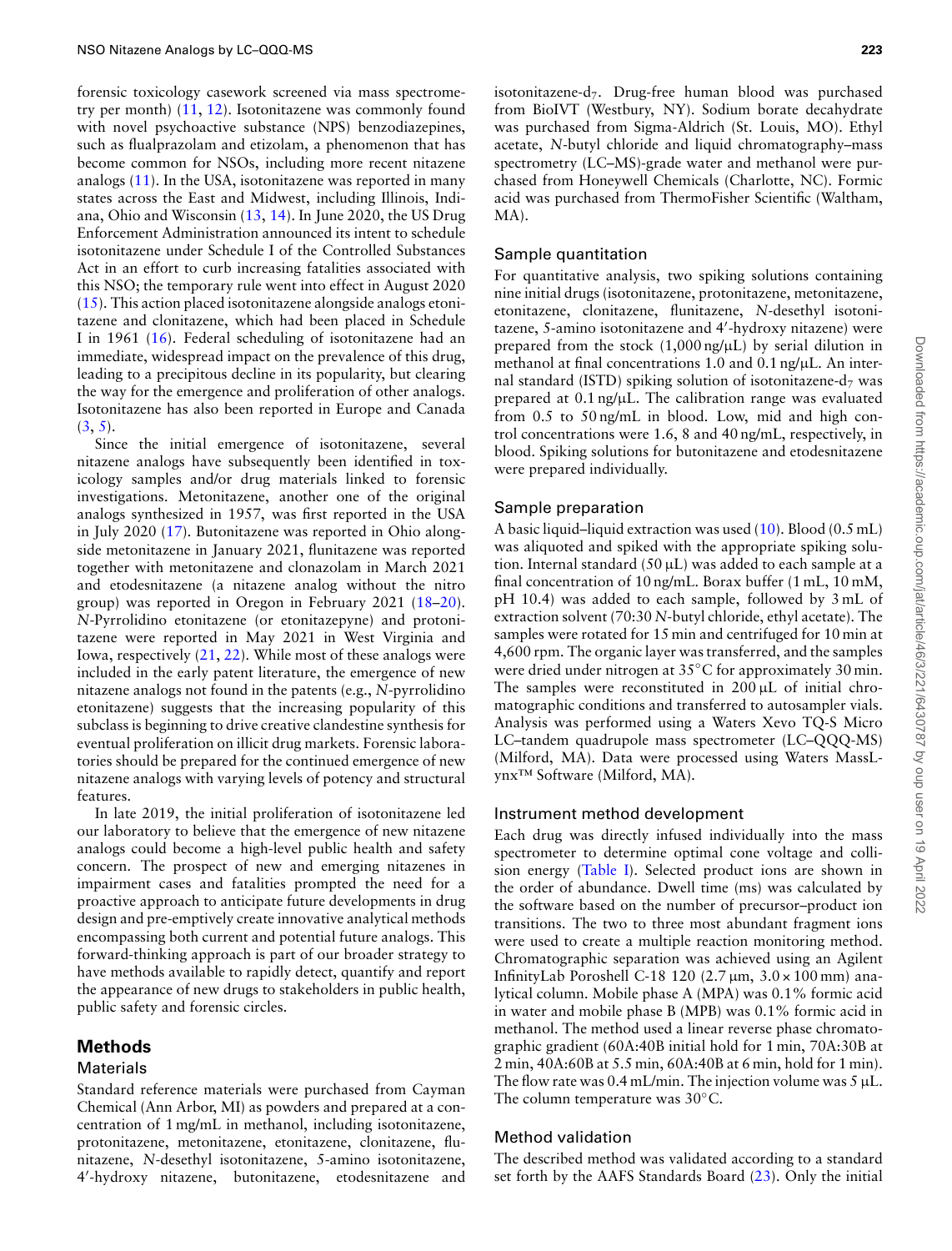**Table I.** Mass Spectrometer Detection Parameters

| Compound                 | $RT$ (min) | Precursor ion $(m/z)$ | Product ions $(m/z)$ | Dwell $(s)$ | Cone $(V)$ | Collision (V) |
|--------------------------|------------|-----------------------|----------------------|-------------|------------|---------------|
| 4'-Hydroxy nitazene      | 1.79       | 369.2                 | 100.0 <sup>a</sup>   | 0.011       | 46         | 24            |
|                          |            |                       | 72.0                 |             |            | 32            |
| Flunitazene              | 4.74       | 371.2                 | 100.0 <sup>a</sup>   | 0.011       | 60         | 26            |
|                          |            |                       | 109.0                |             |            | 46            |
|                          |            |                       | 72.0                 |             |            | 34            |
| 5-Amino isotonitazene    | 1.21       | 381.2                 | 100.0 <sup>a</sup>   | 0.011       | 48         | 22            |
|                          |            |                       | 72.0                 |             |            | 42            |
| Metonitazene             | 4.57       | 383.2                 | 100.0 <sup>a</sup>   | 0.011       | 48         | $22\,$        |
|                          |            |                       | 121.0                |             |            | 34            |
|                          |            |                       | 72.0                 |             |            | 20            |
| N-Desethyl isotonitazene | 6.45       | 383.2                 | 72.0 <sup>a</sup>    | 0.011       | 48         | 20            |
|                          |            |                       | 311.9                |             |            | 18            |
|                          |            |                       | 130.0                |             |            | 56            |
| Clonitazene              | 5.98       | 387.1                 | 100.0 <sup>a</sup>   | 0.011       | 66         | 24            |
|                          |            |                       | 124.9                |             |            | 36            |
|                          |            |                       | 72.0                 |             |            | 36            |
| Etonitazene              | 5.76       | 397.2                 | 100.0 <sup>a</sup>   | 0.011       | 52         | 22            |
|                          |            |                       | 106.9                |             |            | 52            |
|                          |            |                       | 72.0                 |             |            | 42            |
| Protonitazene            | 6.69       | 411.2                 | 100.0 <sup>a</sup>   | 0.011       | 46         | 20            |
|                          |            |                       | 106.9                |             |            | 52            |
|                          |            |                       | 72.0                 |             |            | 42            |
| Isotonitazene            | 6.34       | 411.2                 | 100.0 <sup>a</sup>   | 0.011       | 46         | 20            |
|                          |            |                       | 106.9                |             |            | 52            |
|                          |            |                       | 72.0                 |             |            | 42            |
| Isotonitazene-d7         | 6.34       | 418.2                 | 100.0 <sup>a</sup>   | 0.011       | 50         | 24            |
|                          |            |                       | 72.0                 |             |            | 46            |
|                          |            |                       | 107.9                |             |            | 52            |
| Butonitazeneb            | 7.63       | 425.2                 | 100.0 <sup>a</sup>   | 0.011       | 46         | 20            |
|                          |            |                       | 106.9                |             |            | 52            |
|                          |            |                       | 72.0                 |             |            | 42            |
| Etodesnitazeneb          | 2.81       | 352.2                 | 100.0 <sup>a</sup>   | 0.011       | 52         | 18            |
|                          |            |                       | 106.9                |             |            | 40            |
|                          |            |                       | 72.0                 |             |            | 42            |

<sup>a</sup>Ouantification ion.

bNot included in the scope of full validation—evaluated using standard addition only.

nine analogs (isotonitazene, protonitazene, metonitazene, etonitazene, clonitazene, flunitazene, *N*-desethyl isotonitazene, 5-amino-isotonitazene and 4*′* -hydroxynitazene) were included in this validation. Validation experiments included calibration model, bias/accuracy, precision, interferences, recovery, matrix effects (ion suppression/enhancement), dilution integrity, carryover, limit of detection (LOD), limit of quantitation (LOQ), processed sample stability and matrix matching. An additional assessment of standard addition was added.

A calibration model of seven non-zero calibration points was evaluated in individual runs over 5 days. R<sup>2</sup> values and calibrator back-calculations were used to assess the performance. Passing performance included an R<sup>2</sup> value greater than 0.98 and back-calculations less than *±*20% deviation. Bias and precision studies were assessed concurrently in individual runs over 5 days by running control samples (e.g., low, mid and high) in triplicate. Bias was acceptable within *±*20% of target concentration. Precision was evaluated within-run and between-run and was acceptable at a threshold of less than 20% for each concentration and run.

Interference studies were performed by assessing four factors: matrix, internal standard, analyte and commonly encountered drugs. Matrix interferences were evaluated using 10 sources of blank blood. Analyte and internal standard

interferences were determined by monitoring each individually without the other. Commonly encountered drug interferences were evaluated against more than 250 traditional, therapeutic, abused and NPS drugs commonly detected in forensic toxicology casework to determine whether any interfered with the analytes of interest.

Recovery, matrix effects and process efficiency were evaluated by preparing three sets of samples: unextracted, prespiked and post-spiked (10 ng/mL). These sample sets help determine the efficiency of the sample preparation procedure, the effects that the matrix have on the analytes (if any), and the recovery of each analyte. Matrix effects (also referred to as ion suppression or enhancement) were acceptable if the average signal deviation was less than *±*20% when comparing post-spike and unextracted samples. If the value exceeded what was deemed acceptable, the laboratory needs to determine that the suppression or enhancement does not affect any critical validation parameters (e.g., LOD, LOQ) (23).

The LOD was determined by fortifying drug-free blood with decreasing concentrations of the analytes and analyzing these samples in individual runs over 3 days. A passing LOD exhibits a signal-to-noise (S/N) ratio greater than three, but also must pass all criteria set forth in the method for acceptable identification (e.g., retention time, ion ratio, peak shape, etc.). A decision point LOQ was determined by analyzing the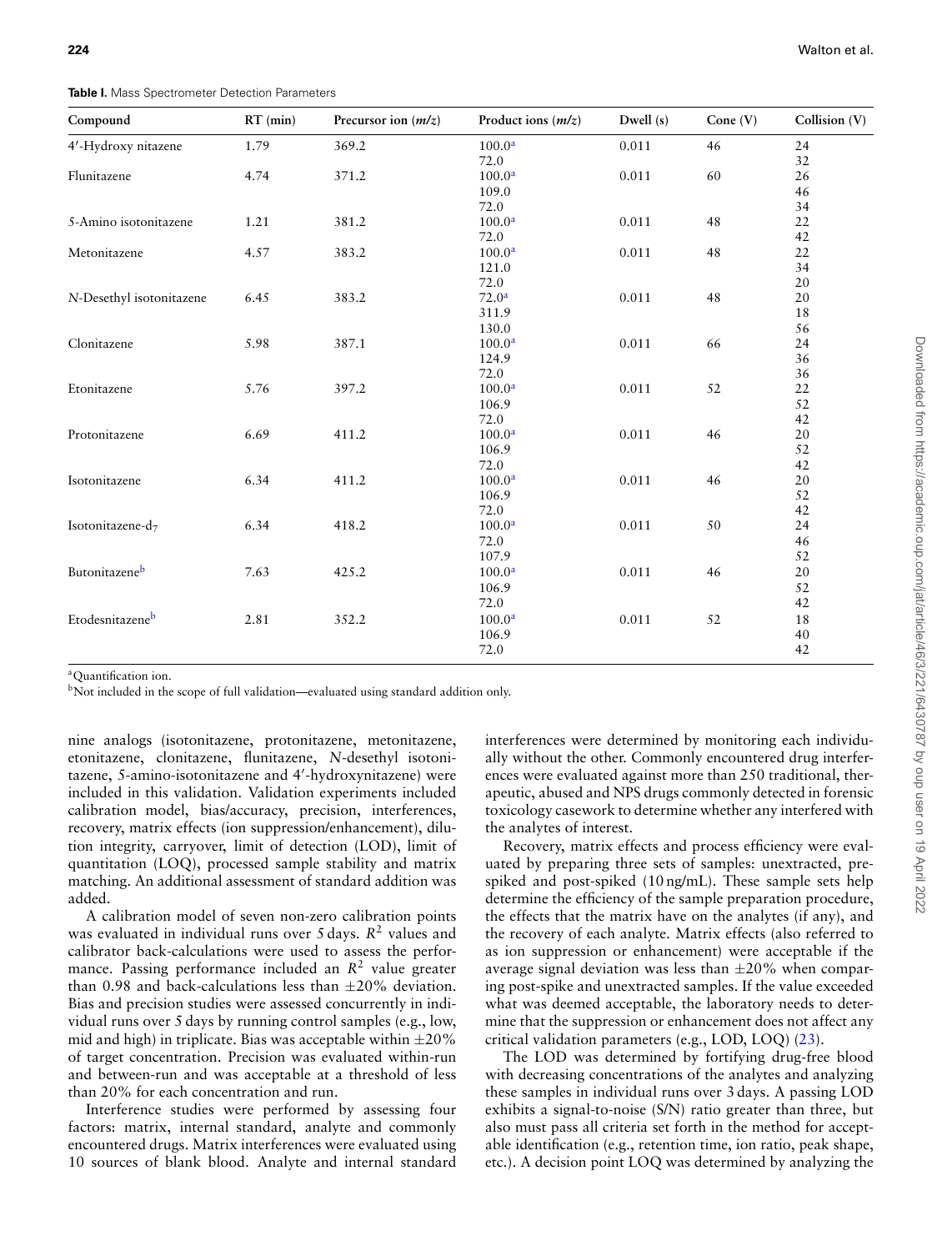lowest calibrator in individual runs over 3 days. A passing LOQ must pass all criteria set forth in the method for quantitation (e.g., accuracy, retention time, ion ratio, peak shape, etc.) and exhibit a S/N ratio greater than 10.

Carryover was evaluated in individual runs over 5 days by analyzing blank samples directly after the highest calibrator (50 ng/mL). Blank samples must be free of signal (i.e., chromatographic peak) or absent signal that could affect the assay performance. Dilution integrity was assessed in individual runs over 5 days in triplicate by diluting the middle calibrator (10 ng/mL) with deionized water at 1:2 and 1:4. Diluted samples must still pass all criteria for identification and quantitation, as well as criteria for bias (*±*20%) and precision (20%) across runs.

Processed sample stability was evaluated over four nonconsecutive days by re-analyzing control samples from the initial validation run and comparing the response over time. The controls were stored in the autosampler until the next validation run was prepared. The analytes were considered stable if they passed all quantitative criteria and/or did not change significantly (*±*20%) in response.

A matrix matching study was performed by preparing control samples in quintuplicate in urine. These controls in urine were compared against the blood calibration curve. The assay was considered 'matrix matched' if the quantitative values were within *±*20% that of the target value.

Although not required, standard addition studies were added as part of this validation to allow for the analysis of other matrices. Standard addition can help alleviate issues arising from matrix effects and provides an avenue for quantitation when typical full validation experiments (as described above) are not performed. This process can be especially useful for infrequently encountered alternate matrices, such as the liver and bile, when the blank authentic matrix is not available for validation studies. Standard addition was performed by preparing two pools of blood at different concentrations (5 and 10 ng/mL). These pools were aliquoted (0.5 mL) in quadruplicate and up-spiked with a known drug (sample 1: no drug, sample 2: 0.5 ng/mL, sample 3: 5 ng/mL and sample 4: 50 ng/mL). The peak area ratio from each aliquot was plotted against the up-spiked concentration. The  $R<sup>2</sup>$  value was expected to be at least 0.98. The sample was expected to quantitate within 20% of the prepared concentration.

A full drug stability assessment was included for these nitazene analogs. A pool of blood was fortified with all analytes at a concentration of 10 ng/mL. This pool was aliquoted (0.5 mL), and the individual aliquots were stored at varying temperatures: freezer (−20*◦*C), refrigerator (4*◦*C) and room temperature (*∼*20*◦*C). Aliquots were extracted and analyzed in triplicate at varying time points: 0 h, 24 h, 48 h, 7 days, 14 days, 28 days and 60 days. A fresh calibration curve and controls were prepared for each individual analysis. Analytes were considered stable until there was a loss of >20% concentration or the criteria needed for identification and quantitation were not met.

#### Authentic samples

Various biological samples  $(n=171)$  were received from individual cases  $(n=114)$  for the analysis for the presence of nitazene analogs. PM  $(n=47)$  and driving-underthe-influence-of-drugs (DUID)  $(n = 67)$  cases were submitted

between 2019 and 2021 and analyzed on a rolling basis as cases were triaged for quantitation. Cases originated from medical examiner and coroners' offices as well as partnering forensic toxicology laboratories. PM cases included 31 peripheral blood samples, 15 central blood samples, 6 unspecified blood samples, 1 serum sample, 26 urine samples, 3 bile samples, 3 liver samples, 2 brain samples and 16 vitreous fluid samples. DUID cases included 67 antemortem blood samples. Blood, serum, urine and vitreous samples were stored refrigerated (approx. 4*◦*C) for their life cycle. Bile, liver and brain samples were stored in the freezer (approx. −20*◦*C) prior to shipment for analysis where they were thawed, prepared and stored refrigerated thereafter. The total sample storage time ranged from less than 1 month to up to 1 year and varied with respect to an individual case.

These authentic samples were generally suspected to contain isotonitazene, metonitazene and/or other new synthetic opioids. The authentic samples were prepared via the validated workflow described above and analyzed via the Waters Xevo TQ-S Micro LC–QQQ-MS. For matrices other than blood and urine, quantitative analysis was performed using standard addition. Cases involving nitazene analogs outside the scope of the fully validated method (e.g., butonitazene, etodesnitazene) were screened by liquid chromatography quadrupole time-of-flight mass spectrometry (LC–QTOF-MS) and subsequently quantitated using standard addition with analysis by LC–QQQ-MS, after verification of the standard addition process for each drug (24).

## **Results and Discussion**

#### Method development and validation

Chromatographic separation (Figure 2) of the nitazene analogs was observed within this 7-min method. Special attention was given to isotonitazene and protonitazene—two very closely related positional isomers (Figure 1) that cannot be distinguished based on mass spectral analysis alone.

Table II shows the quantitative parameters for each nitazene analog assessed via full validation. The calibration model for all drugs was linear with 1/*x* weighting and the origin excluded. The final calibration range was 0.5–50 ng/mL for all analytes except for 5-amino isotonitazene, which had an amended calibration range of 1.0–50 ng/mL due to the method's inability to accurately quantitate down to 0.5 ng/mL. All drugs passed the calibration model studies with  $R^2$  values at or above 0.98. The LOQ for all drugs was 0.5 ng/mL, with the exception of 5-amino isotonitazene, which had an LOQ of 1.0 ng/mL. The LOD for all drugs was  $0.1$  ng/mL.

All nine nitazene analogs fell within the acceptable criteria for bias and precision at all three control concentrations (Table III). Recovery was greater than 85% for all drugs. Matrix effects were greater than 100%, indicating ionization enhancement for all drugs; however, there was no impact on assay performance (e.g., accuracy, precision, peak shape, etc.). Process efficiency was greater than 100% for all drugs; however, this is not a metric commonly assessed in forensic toxicology validations and therefore does not associate acceptance criteria in the standard document—like matrix effects, there was no impact on assay performance. Isotonitazene, protonitazene, etonitazene, clonitazene, flunitazene and *N*desethyl isotonitazene all were stable in the autosampler for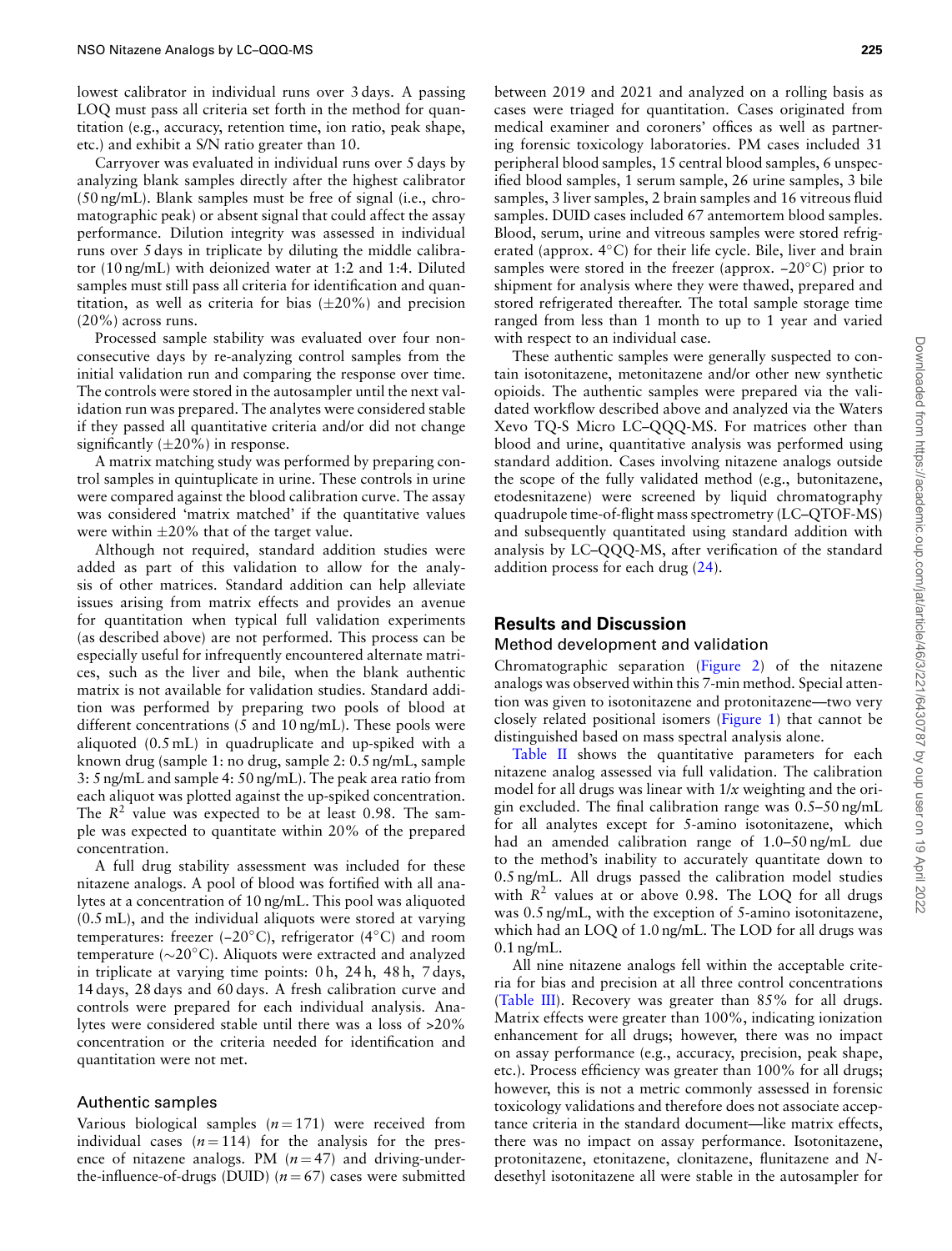

**Figure 2.** Chromatographic separation achieved (at 50 ng/mL). From left to right: 5-amino isotonitazene (1.21 min), 4*′* -hydroxy nitazene (1.79 min), metonitazene (4.57 min), flunitazene (4.74 min), etonitazene (5.76 min), clonitazene (5.98 min), isotonitazene (6.34 min), *N*-desethyl isotonitazene (6.45 min) and protonitazene (6.69 min).

| <b>Table II.</b> Quantitation Parameters and Calibration Results |
|------------------------------------------------------------------|
|------------------------------------------------------------------|

| Compound                 | Calibration<br>range <sup>a</sup> (ng/mL) | Model  | Weighting | $LOQ$ (ng/mL) | $LOD$ (ng/mL) | Correlation<br>$(R^2)$ | $\nu$ -Intercept |
|--------------------------|-------------------------------------------|--------|-----------|---------------|---------------|------------------------|------------------|
| Isotonitazene            | $0.5 - 50$                                | Linear | 1/x       | 0.5           | 0.1           | 0.999                  | 0.16             |
| Protonitazene            | $0.5 - 50$                                | Linear | 1/x       | 0.5           | 0.1           | 0.999                  | 0.13             |
| Etonitazene              | $0.5 - 50$                                | Linear | 1/x       | 0.5           | 0.1           | 0.999                  | 0.17             |
| Metonitazene             | $0.5 - 50$                                | Linear | 1/x       | 0.5           | 0.1           | 0.998                  | 0.23             |
| Clonitazene              | $0.5 - 50$                                | Linear | 1/x       | 0.5           | 0.1           | 0.999                  | 0.20             |
| Flunitazene              | $0.5 - 50$                                | Linear | 1/x       | 0.5           | 0.1           | 0.998                  | 0.30             |
| N-Desethyl isotonitazene | $0.5 - 50$                                | Linear | 1/x       | 0.5           | 0.1           | 0.998                  | 0.11             |
| 5-Amino isotonitazene    | $1.0 - 50$                                | Linear | 1/x       | 1.0           | 0.1           | 0.998                  | 0.27             |
| 4'-Hydroxy nitazene      | $0.5 - 50$                                | Linear | 1/x       | 0.5           | 0.1           | 0.998                  | 0.12             |

<sup>a</sup>Calibrator values were  $0.5, 1, 2, 5, 10, 20$  and  $50$  ng/mL.

up to 216 h (9 days). 5-Amino isotonitazene was stable for up to 192 h (8 days), and metonitazene and 4*′* -hydroxy nitazene were stable for less than 120 h (5 days).

No interferences and no carryover were observed for this assay. All analytes passed dilution integrity studies except for 5-amino isotonitazene, which showed unacceptable bias and variation for both the 1:2 and 1:4 dilutions. 5-Amino isotonitazene was also the only analyte that failed matrix matching studies; all others met the criteria. As a result, it was determined that this method is only valid for 5-amino isotonitazene if the matrix of the sample is blood and undiluted.

All nine analogs met the necessary criteria for the two standard addition experiments performed. All drugs exhibited  $R<sup>2</sup>$  values greater than 0.99. The percent deviation was less than 10% from the target concentration for both the 5 and 10 ng/mL samples for all drugs.

Overall, our laboratory was able to develop an LC–QQQ-MS assay for the simultaneous quantitation of nine nitazene analogs, including two isomers (protonitazene and isotonitazene) and parent drugs and metabolites. The assay passed validation with exceptional performance. Ultimately, the method was able to identify this drug subclass with significant sensitivity in sub-ng/mL concentrations.

#### Stability assessment

A stability assessment was conducted over 60 days in blood at three storage conditions: freezer (−20*◦*C), refrigerator (4*◦*C) and room temperature (*∼*20*◦*C). All nitazene analogs were observed to be stable under refrigerated conditions except for 5-amino isotonitazene (Figure 3). During the quantitation of stability samples, 5-amino isotonitazene failed criteria needed for quantitation (i.e., accuracy of control values).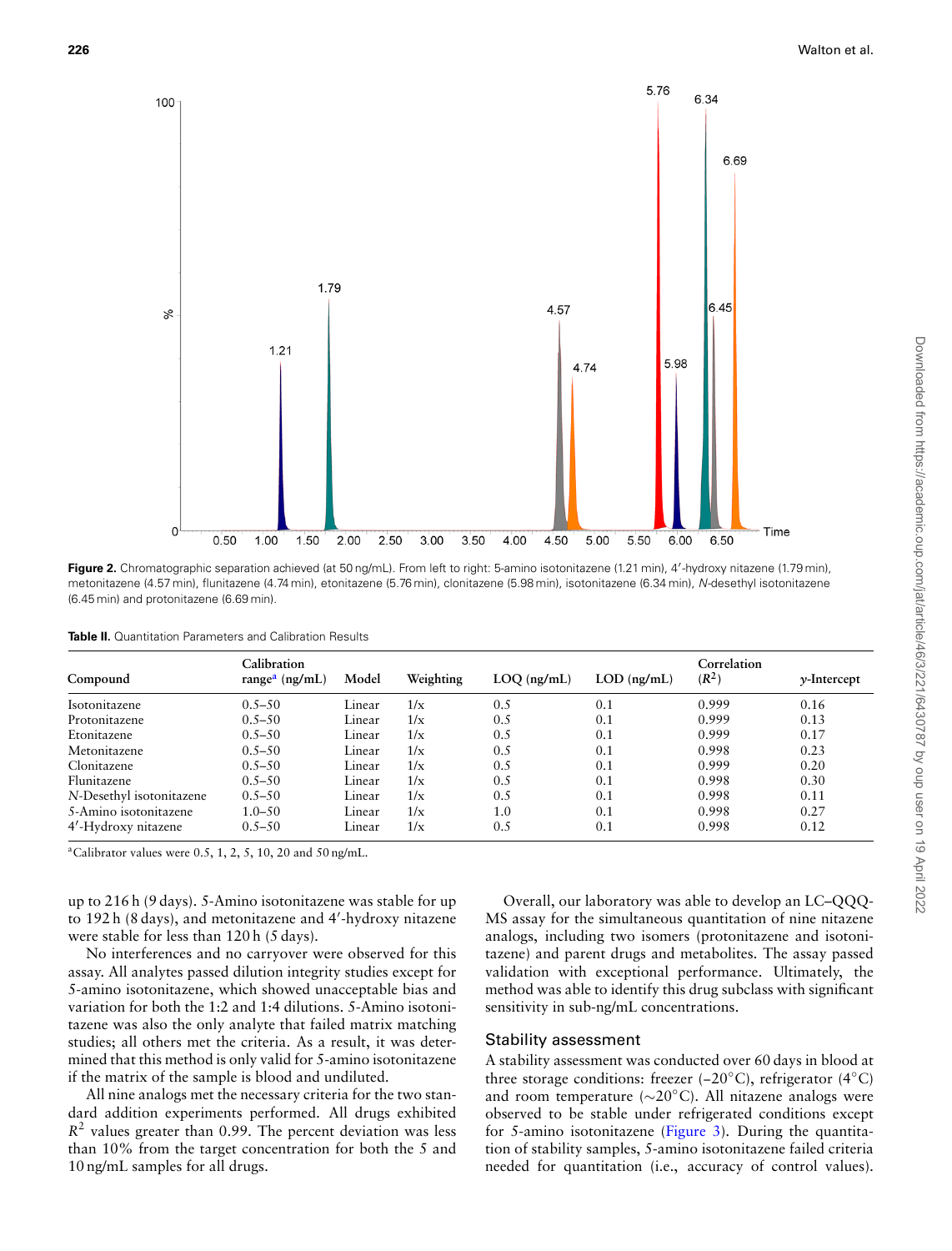|                          |   | Accuracy (%) |                  |                     | Precision $(%$                                      |      |              |               |                           |                  |
|--------------------------|---|--------------|------------------|---------------------|-----------------------------------------------------|------|--------------|---------------|---------------------------|------------------|
|                          |   |              |                  |                     |                                                     |      |              | Matrix effect |                           | rocessed sample  |
| Jrug                     | Σ | Nid          | High             | Low                 | Mid                                                 | High | Recovery (%) | (%)           | Process<br>efficiency (%) | tability (hours) |
| sotonitazene             |   |              |                  |                     |                                                     |      |              |               |                           |                  |
| rotonitazene             |   |              | $-1.6$           |                     |                                                     |      |              |               |                           |                  |
| tonitazene               |   |              | $-4.6$           |                     |                                                     |      |              |               |                           |                  |
| Aetonitazene             |   |              |                  |                     |                                                     |      |              |               |                           |                  |
| <b>Nonitazene</b>        |   | $-5.4$       | न न २<br>न न ५ - |                     |                                                     |      |              |               |                           |                  |
| lunitazene               |   | $-7.5$       |                  |                     |                                                     |      |              |               |                           |                  |
| N-Desethyl isotonitazene |   | $-6.0$       |                  | 12668265<br>1266810 | 8<br>8 1 1 0 1 0 3 0 1 0 0<br>8 1 1 0 1 0 3 0 1 0 0 |      |              | 5555552332    | 529959738                 | 1489248822       |
| Amino isotonitazene      |   | $-0.7$       | $-1.0$           |                     |                                                     |      |              |               |                           |                  |
| '-Hydroxy nitazene       |   |              |                  |                     |                                                     |      |              |               |                           |                  |
|                          |   |              |                  |                     |                                                     |      |              |               |                           |                  |

Table III. Validation Results by Nitazene Analog

This was anecdotally attributed to the poor stability of this metabolite; however, further research is warranted. 5- Amino isotonitazene is included in Figure 3 for reference only.

At room temperature, all nitazene analogs were stable for up to 60 days except for isotonitazene (*≥*14 days), protonitazene (*≥*14 days), *N*-desethyl isotonitazene (*≥*7 days) and 4 *′* -hydroxy nitazene (*≥*14 days). Stability results for nitazene analogs in the freezer were inconsistent, as most parent drugs were observed to be unstable after 28 days—further assessment is warranted. The Supplementary File contains figures for stability at room temperature (Figure S1) and frozen (Figure S2). For reliable results, blood samples suspected to contain a nitazene analog can generally be stored in the refrigerator (4*◦*C) for at least 28 days before analysis based on the data generated from this study.

## Method additions and verification

Following validation, subsequent iterations of the method were developed to included newly emergent nitazene analogs butonitazene and etodesnitazene, which were assessed via standard addition rather than traditional quantitation by the calibration curve. Etodesnitazene was added to the initial method without the need for chromatographic changes as it eluted (2.81 min) within the original run time. For butonitazene, the chromatographic gradient was adjusted due to this drug eluting after the full run time of the initial method. The final organic hold (40A:60B) in the gradient was lengthened from 0.5 to 1.5 min. This allowed butonitazene to elute (7.63 min) properly for detection and quantitation.

The standard addition verification process was acceptable for both butonitazene and etodesnitazene. Both assays were determined to be linear between 0.2 and 50 ng/mL. The LOD values for both analytes were determined to be less than 0.1 ng/mL. No interferences from the matrix, analyte, internal standard or commonly encountered drugs were discovered. Simulated scenarios of standard addition were acceptable: for butonitazene, the control prepared at 5 ng/mL resulted in quantitation at  $5.9$  ng/mL  $(+18%)$  and the control prepared at 10 ng/mL resulted in quantitation at 9.8 ng/mL (−2%) and for etodesnitazene, the control prepared at 5 ng/mL resulted in quantitation at  $5.2$  ng/mL  $(+4%)$  and the control prepared at 10 ng/mL resulted in quantitation at 8.9 ng/mL (−11%). Recovery for butonitazene was 88% and the recovery for etodesnitazene was 80%.

## Authentic casework samples

Comprehensive confirmation results for PM and DUID samples are shown in Table IV. Isotonitazene  $(n=25)$ , *N*-desethyl isotonitazene  $(n=13)$ , metonitazene  $(n=35)$ , protonitazene  $(n=4)$ , butonitazene  $(n=3)$ , etodesnitazene  $(n=1)$ , flunitazene  $(n=4)$  and 4'-hydroxy nitazene  $(n=10)$ were confirmed quantitatively in PM samples analyzed using this validated nitazene analog method. Only isotonitazene  $(n=50)$  and *N*-desethyl isotonitazene  $(n=12)$  were confirmed in the DUID samples. Isotonitazene and metonitazene were identified with the highest frequency. Isotonitazene positive samples were collected between October 2019 and January 2020, while metonitazene positive samples were collected between November 2020 and February 2021. This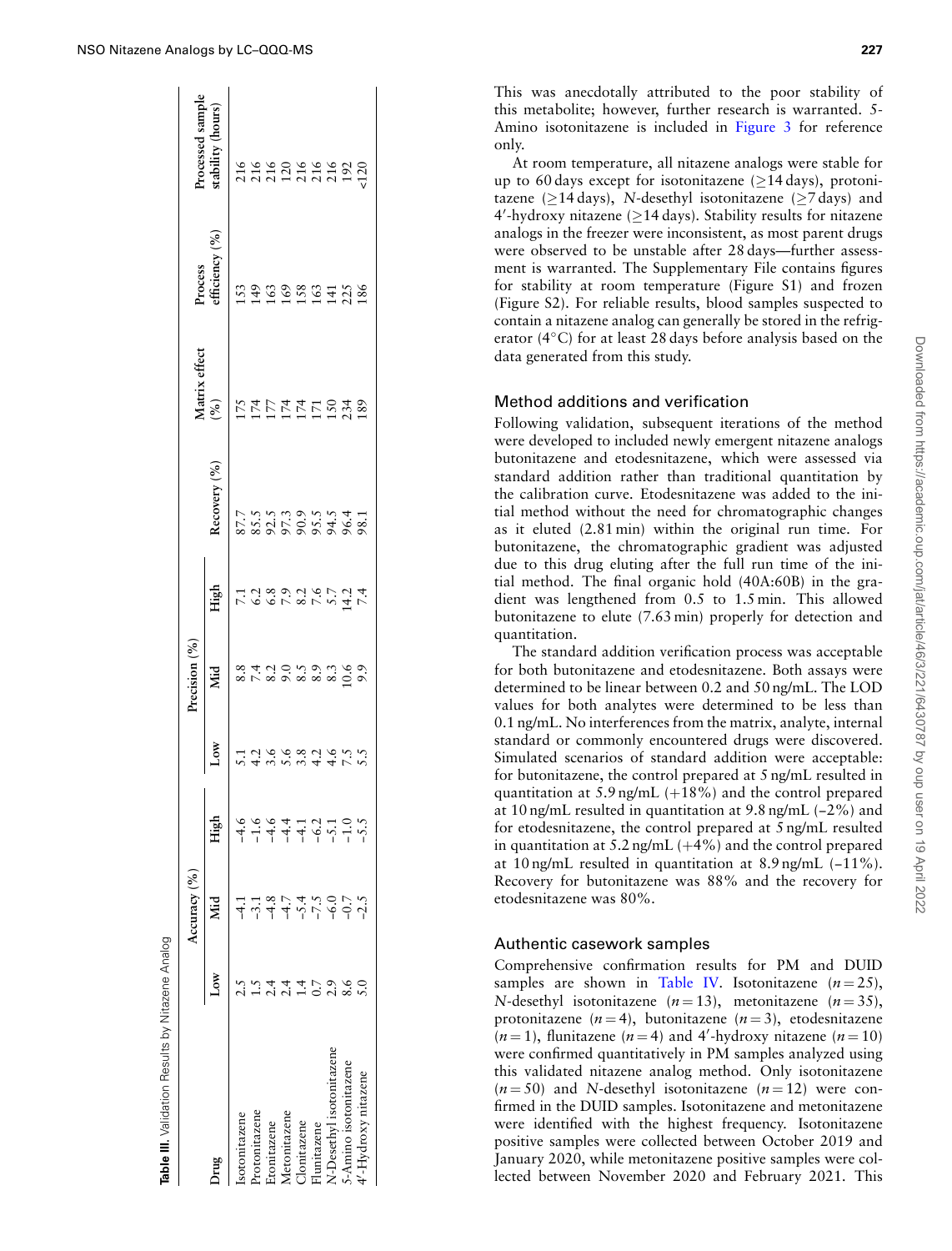$12.0$  $\rightarrow$  Isotonitazene 10.0 *NVERAGE CONCENTRATION (NG/ML)* -Protonitazene -Etonitazene 8.0 Metonitazene 6.0 -Clonitazene -Flunitazene  $4.0$ -N-Desethyl Isotonitazene 2.0 4'-Hydroxy Nitazene -5-Amino Isotonitazene  $0.0$ 10 20 30 50 60  $\Omega$  $40$ **DAYS IN REFRIGERATOR (4 °C)** 

Figure 3. Stability of nitazene analog parent drugs and isotonitazene metabolites in the refrigerator over 60 days. 5-Amino isotonitazene failed criteria for calibration during quantitation, however, was included for reference.

illustrates the quick turnover of these NSOs on recreational drug markets. Brorphine, a non-nitazene NSO, was prevalent in the months in between.

In total, isotonitazene was confirmed in 75 samples (44%), including qualitative confirmations (<0.5 ng/mL) in 30 samples (18%): 13 PM and 17 DUID. Mean, median and range concentrations are shown in Table IV. The mean and median concentrations in blood were lowest for isotonitazene compared to the other analogs confirmed, likely owing to its higher degree of potency. There was only one instance in a DUID sample where isotonitazene was identified without the presence of metabolites; all PM samples contained at least one metabolite.

For DUID cases, *N*-desethyl isotonitazene was present in 96% (*n* = 64) of samples containing isotonitazene and 4*′* hydroxy nitazene was present in 70%  $(n=47)$ . *N*-Desethyl isotonitazene was found with isotonitazene in 24 PM samples (96%), while 4*′* -hydroxy nitazene was present with isotonitazene in 13 samples (52%). 5-Amino isotonitazene was identified in PM samples with isotonitazene ( $n = 16, 64\%$ ) but was not identified in DUID samples.

*N*-Desethyl isotonitazene was the primary metabolite found with isotonitazene. *N*-Desethyl isotonitazene concentrations (Table IV) were slightly lower than isotonitazene; *N*-desethyl isotonitazene is reported to have greater potency than the parent drug, reinforcing the need to consider metabolites within the analytical scope (8). *N*-Desethyl isotonitazene was found in urine and bile and at much higher concentrations in bile than isotonitazene itself. The detection of *N*-desethyl isotonitazene could be crucial to the interpretation of drug concentrations following ingestion.

Metonitazene was found in combination with other nitazene analogs. Metonitazene was discovered with flunitazene  $(n=5)$ , butonitazene  $(n=3)$  and protonitazene  $(n=2)$ in blood, serum and urine. Metonitazene was confirmed in 35 (20%) PM samples, primarily blood (central, peripheral and unspecified) and urine. The mean concentration of metonitazene in PM blood (Table IV) was observed to be higher than that for isotonitazene. One serum sample contained 18 ng/mL of metonitazene.

Butonitazene was confirmed in three (1.8%) PM samples: unspecified blood (3.2 ng/mL), serum (2.4 ng/mL) and urine (10 ng/mL). Flunitazene, one of the lesser potent nitazene analogs, was confirmed in four (2.3%) PM samples: central and peripheral blood (0.6–4.8 ng/mL) and urine (0.5 ng/mL). In more recent months, protonitazene was confirmed in four (2.3%) PM samples: central and peripheral blood (3.1– 25 ng/mL) and urine (1.0 ng/mL). As mentioned previously, protonitazene was found along with metonitazene, and protonitazene was also discovered in combination with etodesnitazene (qualitative only). Etodesnitazene was quantified in a separate central blood sample (30 ng/mL).

4 *′* -Hydroxy nitazene, the universal metabolite of the nitazene analogs, was confirmed with isotonitazene  $(n=6)$ , metonitazene  $(n=2)$ , protonitazene  $(n=2)$  and butonitazene  $(n=1)$  in the PM samples. One sample contained both metonitazene and butonitazene and in this instance the source of the 4*′* -hydroxy nitazene could not be attributed, although it is likely that both parent drugs could each have produced the metabolite. Mean and median bile concentrations were elevated for this metabolite (mean:  $64 \pm 30$  ng/mL, median: 52 ng/mL).

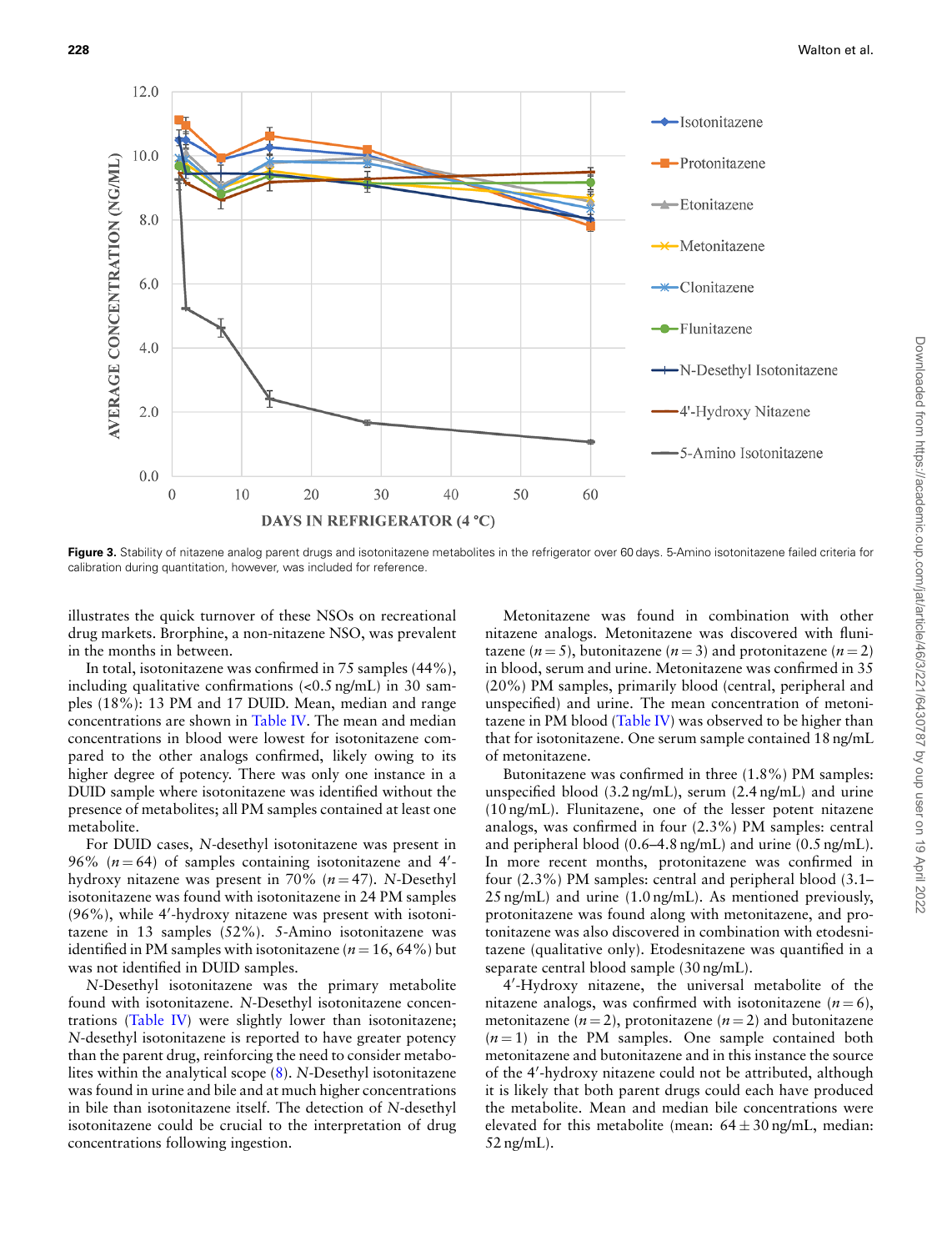| Case type | Drug                     | Matrix                                | N (total)       | positive, <0.5 ng/mL)<br>N (qualitative,                                                            | N (quantitative,<br>$>0.5$ ng/mL) | $Mean(\pm SD)$                                                                     | Median                                                                                                      | Min.               | Max.                                                         |
|-----------|--------------------------|---------------------------------------|-----------------|-----------------------------------------------------------------------------------------------------|-----------------------------------|------------------------------------------------------------------------------------|-------------------------------------------------------------------------------------------------------------|--------------------|--------------------------------------------------------------|
| PМ        | Isotonitazene            | Central blood                         | $\frac{8}{13}$  | $\omega$                                                                                            | $\circ$                           | $\begin{array}{c} 1.4 \; (\pm 0.6) \\ 2 \; (\pm 2.5) \end{array}$                  | $1.385$<br>$1.385$<br>$1.6$                                                                                 | $0.6$<br>0.5       | $\frac{2}{8.6}$                                              |
|           |                          | Unspecified blood<br>Peripheral blood |                 |                                                                                                     | $\overline{10}$                   | $0.85 (\pm 0.1)$                                                                   |                                                                                                             |                    | 6.0                                                          |
|           |                          | Urine                                 |                 |                                                                                                     |                                   | $1.4 \ (\pm 0.9)$                                                                  |                                                                                                             | 0.8                | 2.5                                                          |
|           |                          | Bile                                  |                 |                                                                                                     |                                   | 2 (±1.4)                                                                           |                                                                                                             | 0.9                | 3.5                                                          |
|           | N-Desethyl isotonitazene | Central blood<br>Brain                | $^{\circ}$      |                                                                                                     |                                   |                                                                                    | $\tilde{\Sigma}$                                                                                            | $\sum_{i=1}^{n}$   | $\sum_{i=1}^{n}$                                             |
|           |                          | Peripheral blood                      | $\overline{c}$  |                                                                                                     |                                   | $1.1 (\pm 1.0)$                                                                    | $\ddot{0}$ .6                                                                                               | 0.5                | 2.2                                                          |
|           |                          | Unspecified blood                     | ₹               |                                                                                                     |                                   |                                                                                    |                                                                                                             |                    |                                                              |
|           |                          | Urine                                 | $\circ$         |                                                                                                     |                                   | 4.5 ( $\pm$ 6.1)                                                                   | 2.5                                                                                                         | 0.6                | $\overline{91}$                                              |
|           |                          | Brain<br>Bile                         |                 |                                                                                                     |                                   | $90 (\pm 39)$                                                                      | $\overline{70}$                                                                                             | 65                 | 136                                                          |
|           | 5-Amino isotonitazene    | Central blood                         |                 |                                                                                                     |                                   |                                                                                    |                                                                                                             |                    |                                                              |
|           |                          | Peripheral blood                      |                 |                                                                                                     |                                   |                                                                                    |                                                                                                             |                    |                                                              |
|           |                          | Unspecified blood                     |                 |                                                                                                     |                                   |                                                                                    |                                                                                                             |                    |                                                              |
|           |                          | Urine                                 |                 |                                                                                                     |                                   |                                                                                    |                                                                                                             |                    |                                                              |
|           |                          | Bile                                  |                 |                                                                                                     |                                   |                                                                                    |                                                                                                             |                    |                                                              |
|           | Metonitazene             | Central blood                         |                 |                                                                                                     | 4                                 |                                                                                    |                                                                                                             | $\frac{6}{9.1}$    |                                                              |
|           |                          | Peripheral blood                      | $\overline{17}$ |                                                                                                     | $\frac{9}{1}$                     | $\begin{array}{c} 5.5 \ (\pm 4.7) \\ 5.5 \ (\pm 3.5) \\ 17 \ (\pm 22) \end{array}$ | $\begin{array}{c} 4.5 \\ 4.5 \\ \end{array}$                                                                |                    | 12.324                                                       |
|           |                          | Unspecified blood<br>Serum            | $\sim$          |                                                                                                     | $\sim$                            | 18                                                                                 |                                                                                                             | 1.4                |                                                              |
|           |                          | Urine                                 | 13              |                                                                                                     | 12                                | $14 (\pm 13)$                                                                      | $M_A$<br>9.2                                                                                                | $_{0.58}^{\rm NA}$ |                                                              |
|           |                          | Vitreous                              | $\overline{5}$  |                                                                                                     | $\circ$                           |                                                                                    |                                                                                                             |                    |                                                              |
|           | Protonitazene            | Central blood                         |                 | っ                                                                                                   |                                   |                                                                                    |                                                                                                             |                    |                                                              |
|           |                          | ヮ<br>Peripheral bloo                  |                 | $\circ$                                                                                             |                                   | $14 (\pm 16)$                                                                      |                                                                                                             |                    |                                                              |
|           |                          | Urine                                 |                 | ○                                                                                                   |                                   |                                                                                    |                                                                                                             |                    |                                                              |
|           | Butonitazene             | Unspecified blood                     |                 | ○                                                                                                   |                                   | 3.2                                                                                |                                                                                                             |                    |                                                              |
|           |                          | Serum                                 |                 | ○                                                                                                   |                                   | 2.4                                                                                |                                                                                                             |                    |                                                              |
|           |                          | Central blood<br>Urine                |                 | ○<br>⊂                                                                                              |                                   | $10$<br>$30\,$                                                                     | $\begin{array}{cccc}\nZ & 4 & 4 & 4 & 4 & 4 \\ Z & 2 & 2 & 2 & 2 & 2 \\ Z & 2 & 2 & 2 & 2 & 3\n\end{array}$ |                    | $\begin{array}{c}\n 4 \\  2 \\  3 \\  4 \\  2\n \end{array}$ |
|           | Etodesnitazene           | ರ<br>Peripheral bloo                  |                 |                                                                                                     |                                   |                                                                                    |                                                                                                             |                    |                                                              |
|           | Flunitazene              | Central blood                         |                 |                                                                                                     |                                   | $2.7(\pm2.9)$                                                                      |                                                                                                             |                    |                                                              |
|           |                          | ਦੁ<br>Peripheral bloo                 |                 |                                                                                                     |                                   | 2.1                                                                                |                                                                                                             |                    |                                                              |
|           |                          | Urine                                 |                 |                                                                                                     |                                   | 0.5                                                                                |                                                                                                             |                    |                                                              |
|           |                          | Vitreous                              |                 |                                                                                                     |                                   |                                                                                    |                                                                                                             |                    |                                                              |
|           | 4'-Hydroxy nitazene      | Central blood                         |                 |                                                                                                     | $\circ$                           |                                                                                    |                                                                                                             |                    |                                                              |
|           |                          | Peripheral blood                      |                 |                                                                                                     | $\circ$                           |                                                                                    |                                                                                                             |                    |                                                              |
|           |                          | Unspecified blood                     |                 |                                                                                                     | $\circ$                           |                                                                                    |                                                                                                             |                    |                                                              |
|           |                          | Urine                                 | $\overline{10}$ | $\omega$                                                                                            |                                   | $5.7(\pm 5.9)$                                                                     | 2.9                                                                                                         | $0.7\,$            | $\overline{1}$                                               |
|           |                          | Bile                                  | $\frac{6}{2}$   | $\circ$                                                                                             | $\frac{3}{2}$                     | 64 (±29)                                                                           |                                                                                                             | 43                 | $98\,$                                                       |
| DUID      | Isotonitazene            | Blood                                 |                 | $\overline{17}$                                                                                     |                                   | $1.6~(\pm 1.9)$                                                                    | $52$ $10.6$                                                                                                 | 0.5                |                                                              |
|           | N-Desethyl isotonitazene | Blood                                 | 47              | $52 + 7$                                                                                            | $\frac{12}{9}$                    | $0.8 (\pm 0.5)$                                                                    |                                                                                                             |                    | 2.2                                                          |
|           | 4'-Hydroxy nitazene      | Blood                                 |                 |                                                                                                     |                                   |                                                                                    |                                                                                                             |                    |                                                              |
|           |                          |                                       |                 |                                                                                                     |                                   |                                                                                    |                                                                                                             |                    |                                                              |
|           |                          |                                       |                 |                                                                                                     |                                   |                                                                                    |                                                                                                             |                    |                                                              |
|           |                          |                                       |                 | Downloaded from https://academic.oup.com/jat/article/46/3/2/21/6430/8/ by oup user on 19 April 2022 |                                   |                                                                                    |                                                                                                             |                    |                                                              |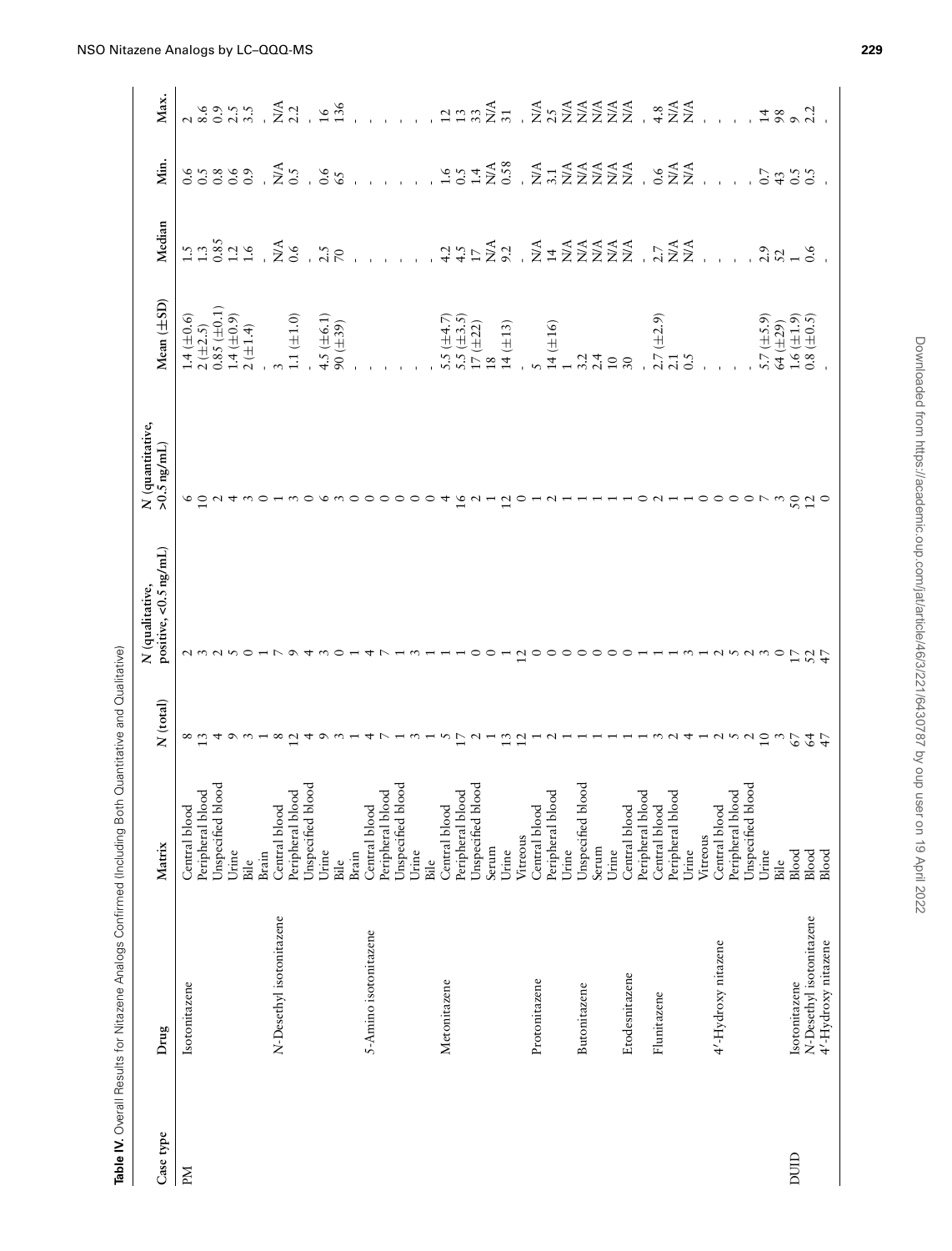

**Figure 4.** Most common drugs found alongside isotonitazene in authentic PM and DUID samples.

Other drugs commonly detected alongside isotonitazene were flualprazolam, fentanyl and quinine (Figure 4). It is clear from this case series that the nitazene analogs can be often used with NPS benzodiazepines and other opioids, including NPS opioids. These drugs are generally found at relatively low concentrations (<10 ng/mL). *N*-Desethyl isotonitazene, however, was found at highly variable concentrations depending on the matrix source (i.e., blood vs. bile).

## **Conclusion**

Our laboratory developed and validated a proactive workflow for the detection and quantification of nitazene analogs using a Waters Xevo TQ-S Micro LC–QQQ-MS. The assay included isotonitazene, protonitazene, metonitazene, etonitazene, clonitazene, flunitazene, *N*-desethyl isotonitazene, 5-amino isotonitazene and 4*′* -hydroxy nitazene. This method was readily adapted to include newly emerging nitazene analogs (e.g., butonitazene and etodesnitazene) and exhibited an appropriate level of sensitivity. Nitazene analogs and their metabolites were identified, confirmed and quantitated in 171 biological samples from 114 distinct cases suspected of involving NSOs. This manuscript provides comprehensive quantitative data for this NSO series and is the first to compare concentrations in blood, urine and other matrices; isotonitazene (the most potent analog detected) was found at the lowest concentrations. The most prevalent nitazene analog in late 2019 was isotonitazene, while the most prevalent nitazene in early 2021 was metonitazene. The detection of *N*-desethyl isotonitazene remains a cause for concern due to its increased potency over the parent drug and potential to be sold as a parent drug itself. This NSO subclass of NPS remains a threat to public health and sensitive instrumentation is required to appropriately assess toxicologically significant levels in authentic cases.

## **Supplementary Data**

[Supplementary data](https://academic.oup.com/jat/article-lookup/doi/10.1093/jat/bkab117#supplementary-data) is available at *Journal of Analytical Toxicology* online.

## **Acknowledgments**

The authors of this manuscript would like to acknowledge the following individuals for their contributions to the project: Donna Papsun and Kyle Miller from NMS Labs; Eric Lavins and Szabi Sofalvi from Cuyahoga County Medical Examiner's Office; Amy Miles and Aaron Zane from the Wisconsin State Lab of Hygiene; and Judith Rodriguez Salas from the Center for Forensic Science Research and Education, as well as additional scientists at the CFSRE and NMS Labs.

## **Funding**

This project was supported by the Fredric Rieders Family Foundation and Thomas Jefferson University. A portion of this project was funded by the National Institute of Justice, Office of Justice Programs, U.S. Department of Justice (Award Number 2020-DQ-BX-0007, "Real-Time Sample-Mining and Data-Mining Approaches for the Discovery of Novel Psychoactive Substances (NPSs)"). The opinions, findings, conclusions and/or recommendations expressed in this publication are those of the author(s) and do not necessarily reflect those of the Department of Justice.

## **References**

- 1. CDC Injury Center. (2021) *Drug Overdose. Drug Overdose Deaths*. <https://www.cdc.gov/drugoverdose/deaths/index.html> (accessed Jul 28, 2021).
- 2. Mattson, C.L., Tanz, L.J., Quinn, K., Kariisa, M., Patel, P., Davis, N.L. (2021) Trends and geographic patterns in drug and synthetic opioid overdose deaths—United States, 2013–2019. *MMWR Morbidity and Mortality Weekly Report*, **70**, 202–207.
- 3. Krotulski, A.J. (2019) *Public Alert Isotonitazene NPS Discovery*. [https://www.npsdiscovery.org/wp-content/uploads/2019/11/](https://www.npsdiscovery.org/wp-content/uploads/2019/11/Public-Alert_Isotonitazene_NPS-Discovery_111919-1.pdf) [Public-Alert\\_Isotonitazene\\_NPS-Discovery\\_111919-1.pdf](https://www.npsdiscovery.org/wp-content/uploads/2019/11/Public-Alert_Isotonitazene_NPS-Discovery_111919-1.pdf) (accessed Mar 28, 2020).
- 4. Blanckaert, P., Cannaert, A., Van Uytfanghe, K., Hulpia, F., Deconinck, E., Van Calenbergh, S., et al. (2019) Report on a novel emerging class of highly potent benzimidazole NPS opioids: chemical and in vitro functional characterization of isotonitazene. *Drug Testing and Analysis*, **12**, 422–430.